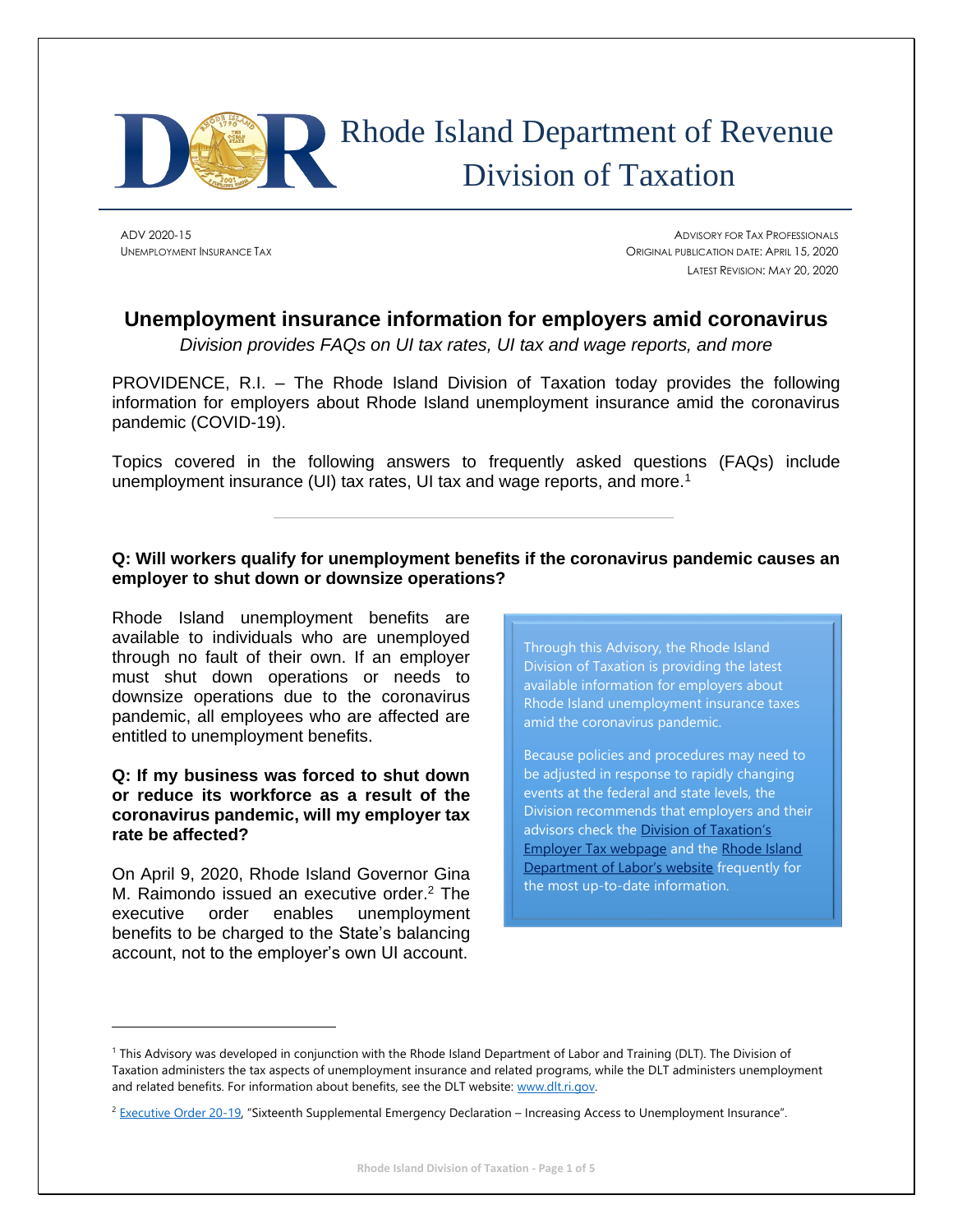Ordinarily, if an employee is laid off and collects unemployment benefits, the costs associated with that are charged to the employer's UI account, which could result in higher UI taxes for that employer.

However, because of the executive order, the employer's UI account will not be charged for the costs associated with employees laid off because of the coronavirus pandemic. Instead, those costs will be charged to a separate account -- the UI program's balancing account. Therefore, those costs will, in effect, be borne by the State, not by that employer.

In other words, Governor Raimondo's executive order ensures that businesses that close because of the coronavirus pandemic will not see any immediate increase in their Rhode Island unemployment insurance tax because their employees have been laid off and are receiving unemployment benefits due to the pandemic.

To ensure that your experience rating history is not being negatively affected, please review the monthly benefit charge statements.

Note: To ensure accuracy, the Rhode Island Department of Labor and Training (DLT) has temporarily delayed the mailing of the April benefit charge statements. They are usually mailed on or about May 10 and the delay should be minimal and not impact the May benefit charge statements.

#### **Q: Is it possible that the UI tax rate schedule for 2021 will be adjusted as a result of the number of claims filed during the coronavirus pandemic?**

Yes. Although the UI tax rate for a particular employer will not be affected by the number of employees laid off and collecting UI benefits as a result of the coronavirus pandemic, the overall UI tax rate schedule that applies to all employers could change for 2021.

The Rhode Island UI tax rate schedule, known as the "experience rate table" (Schedules A ‐ I) under [Rhode Island General Laws § 28](http://webserver.rilin.state.ri.us/Statutes/TITLE28/28-43/28-43-8.HTM)-43-8, is determined based on the amount available in Rhode Island's unemployment trust fund. It is anticipated that the significant amount of benefit claims, processed due to the coronavirus pandemic, will draw down the trust fund. However, the recently enacted federal CARES Act will help lessen the impact on the fund.<sup>3</sup> (The Rhode Island UI tax schedule for the 2021 calendar year has not been set yet.)

#### **Q: What about unemployment benefits paid to employees of reimbursable accounts as a result of the coronavirus pandemic?**

Most employers pay Rhode Island UI tax up front, each quarter. Some employers, known as reimbursable employers, typically do not pay UI tax up front. Instead, they typically pay back the Rhode Island UI fund on a dollar-for-dollar basis for UI benefits paid to former employees. (Reimbursable employers are typically governmental agencies, Indian tribes, and certain nonprofit organizations.)

<sup>&</sup>lt;sup>3</sup> The "Coronavirus Aid, Relief, and Economic Security Act", also known as the CARES Act, approved by Congress and signed into law by President Donald J. Trump on March 27, 2020. (See H.R. 748 -- [U.S. Public Law PL 116-136\).](https://www.congress.gov/bill/116th-congress/house-bill/748/text)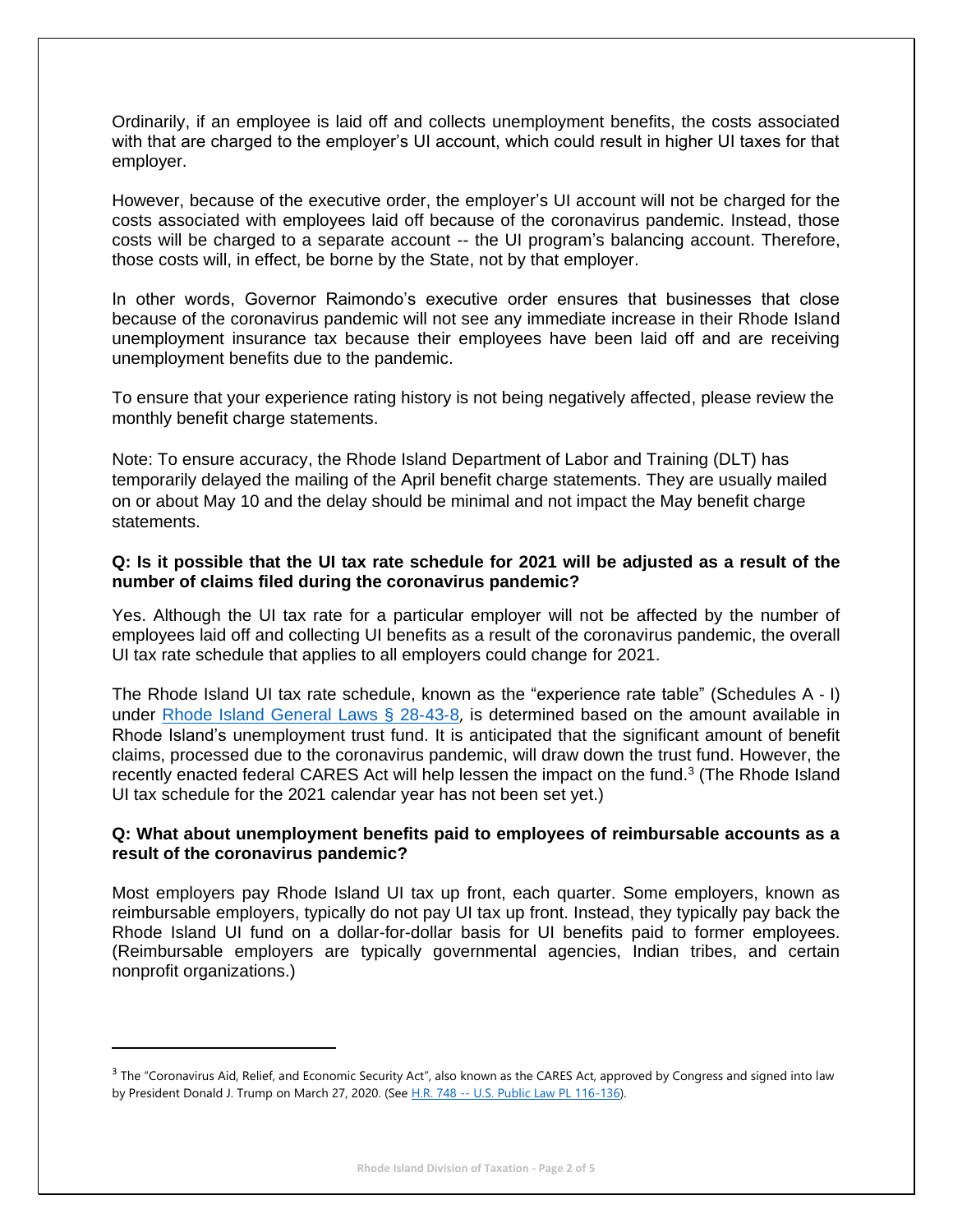The CARES Act will reduce the amount by which reimbursable employers are required to reimburse states for benefits paid to their workers who claim unemployment insurance by 50% for weeks of unemployment beginning on or after March 13, 2020, through December 31, 2020. The charge statements for March and April have been reduced by 50%. To ensure the accuracy of your bill, please review the monthly benefit charge statements closely. As stated earlier in this Advisory, the mailing of the April monthly benefit charge statements has temporarily been delayed. Normally, April's bill would be due May 15. The due date will continue to be 30 days from the date of the mailing and as such will be moved accordingly to when the statements are mailed. This will result in no additional interest or penalty imposed on the employer.

Note: Sec 2103 of the CARES Act encourages state workforce agencies to provide maximum flexibility in interpreting their unemployment compensation laws as they relate to timely payments. At this time, the Rhode Island Department of Labor and Training has decided it is more flexible to have the benefit charge statements already reflect the 50% due rather than bill these employers at 100% and then subsequently issue refunds of 50% once paid. This interpretation is subject to change based on further guidance.

#### **Q: Will there be a filing extension for the first-quarter 2020 tax and wage reports filed by employers?**

Rhode Island has not changed the due date of the first-quarter 2020 tax and wage reports [\(Form TX](http://www.uitax.ri.gov/docs/TX-Forms/2020/TX17-2020.pdf)‐17) that were due on or before April 30, 2020. Please check the Division of Taxation's special coronavirus webpage for any updates on changes to any given tax filing or tax payment deadline: [http://www.tax.ri.gov/COVID/.](http://www.tax.ri.gov/COVID/)



#### **Q: Will there be an extension for reimbursable employers paying benefit charges during the months associated with the first quarter of 2020?**

It is anticipated that the CARES Act will provide flexibility for employers in making reimbursement payments that are related to the coronavirus pandemic.

#### **Q: Will the Division consider waiving interest and penalty for employers during the first quarter of 2020 that are not able to submit their quarterly tax and wage reports timely?**

As of now, there is no provision in the Rhode Island Employment Security Act to allow for interest and penalty abatement. The matter is under consideration.

#### **Q: Will there be an extension for employers that wish to make a voluntary contribution for 2020?**

No. As the contributory employers' individual UI tax rates for 2020 are not affected due to the coronavirus pandemic, no extension is required.

### **Q: Do employers have the option to pay their quarterly tax and wage reports electronically?**

Yes. Please use the following link: [https://www.ri.gov/taxation/tx17/.](https://www.ri.gov/taxation/tx17/)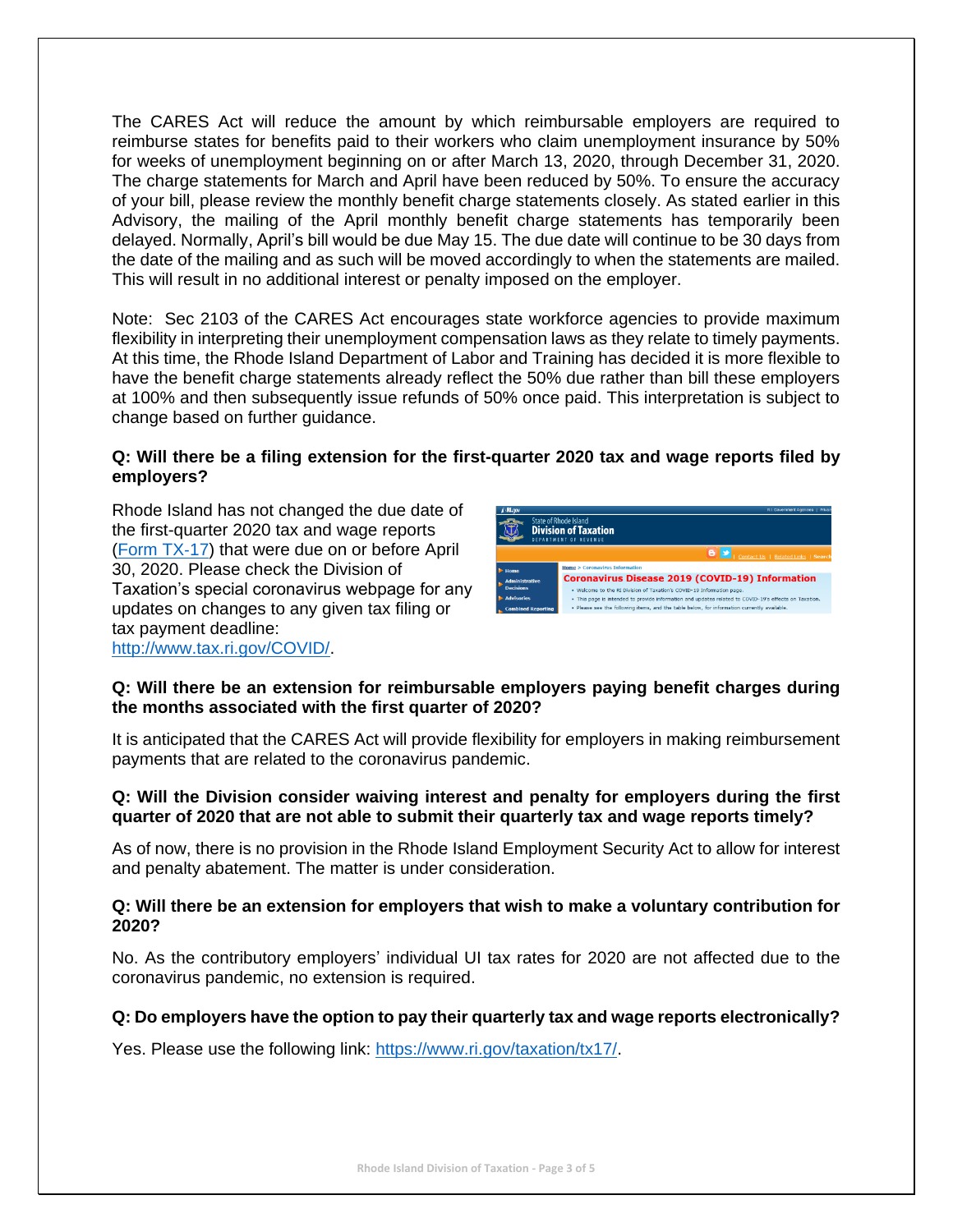#### **Q: Is unemployment coverage now expanded to include workers that were previously exempt, including, but not limited to, self**‐**insured individuals, independent contractors, and freelance workers, due to the CARES Act?**

Yes. The CARES Act provides additional coverage for individuals that were not previously covered under the Rhode Island Employment Security Act. The guidelines and provisions are currently being developed and will be administered by the Rhode Island Department of Labor and Training. For more information please go to<http://www.dlt.ri.gov/>

#### **Q: I have contacted my employees to return to work. Can my employees decide on their own that they do not want to come to work, or return to work when instructed?**

Should an employee choose not to return to work, this would be considered a voluntary quit, job abandonment, or refusal to return to work. If the return to work is not considered "for good cause", this would be considered a disqualification and the claimant may forfeit their eligibility for continued unemployment compensation. For more information regarding "for good cause" provision, please use the following links:

- [http://www.dlt.ri.gov/emergencyui/Returning%20to%20Work%20Fact%20Sheet.pdf,](http://www.dlt.ri.gov/emergencyui/Returning%20to%20Work%20Fact%20Sheet.pdf) and
- [http://www.dlt.ri.gov/emergencyui/COVID%20Fraud%20Memorandum.pdf.](http://www.dlt.ri.gov/emergencyui/COVID%20Fraud%20Memorandum.pdf)

Click here to report or protest a refusal to work: [https://dltweb.dlt.ri.gov/uiemployerprotest2013//index.aspx.](https://dltweb.dlt.ri.gov/uiemployerprotest2013/index.aspx)

## **Q: I am a small employer who has taken out a federal loan under the "Paycheck Protection Program" (PPP). 4 I have contacted my employee to return to work; the employee has refused to return and would rather stay on unemployment. Will this reduce my loan forgiveness as I am not meeting my payroll requirements under the terms of the loan?**

No. Under the authority of the United States Small Business Administration and the United States Treasury, to qualify for this exception, the borrower must have made a good faith, written offer of rehire, and the employee's rejection of that offer must be documented by the borrower. Employees and employers should be aware that employees who reject offers of re-employment may forfeit eligibility for continued unemployment compensation.

#### **Q: Is there an at-a-glance fact sheet available that provides a summary of information about unemployment topics for employees and employers amid the pandemic?**

Yes. The Department of Labor and Training has a workplace fact sheet, in English and Spanish (see screenshot on this page). The fact sheet provides a summary of information for Rhode Island employees



**Workplace Fact Sheet** 

who are out of work due to the coronavirus pandemic, and for Rhode Island employers who are affected by the pandemic. To view a copy, click [here.](http://www.dlt.ri.gov/pdfs/COVID-19%20Workplace%20Fact%20Sheet%204.8.2020.pdf)

<sup>4</sup> For more information, please use the following link: [https://www.sba.gov/funding-programs/loans/coronavirus-relief](https://www.sba.gov/funding-programs/loans/coronavirus-relief-options/paycheck-protection-program)[options/paycheck-protection-program.](https://www.sba.gov/funding-programs/loans/coronavirus-relief-options/paycheck-protection-program)